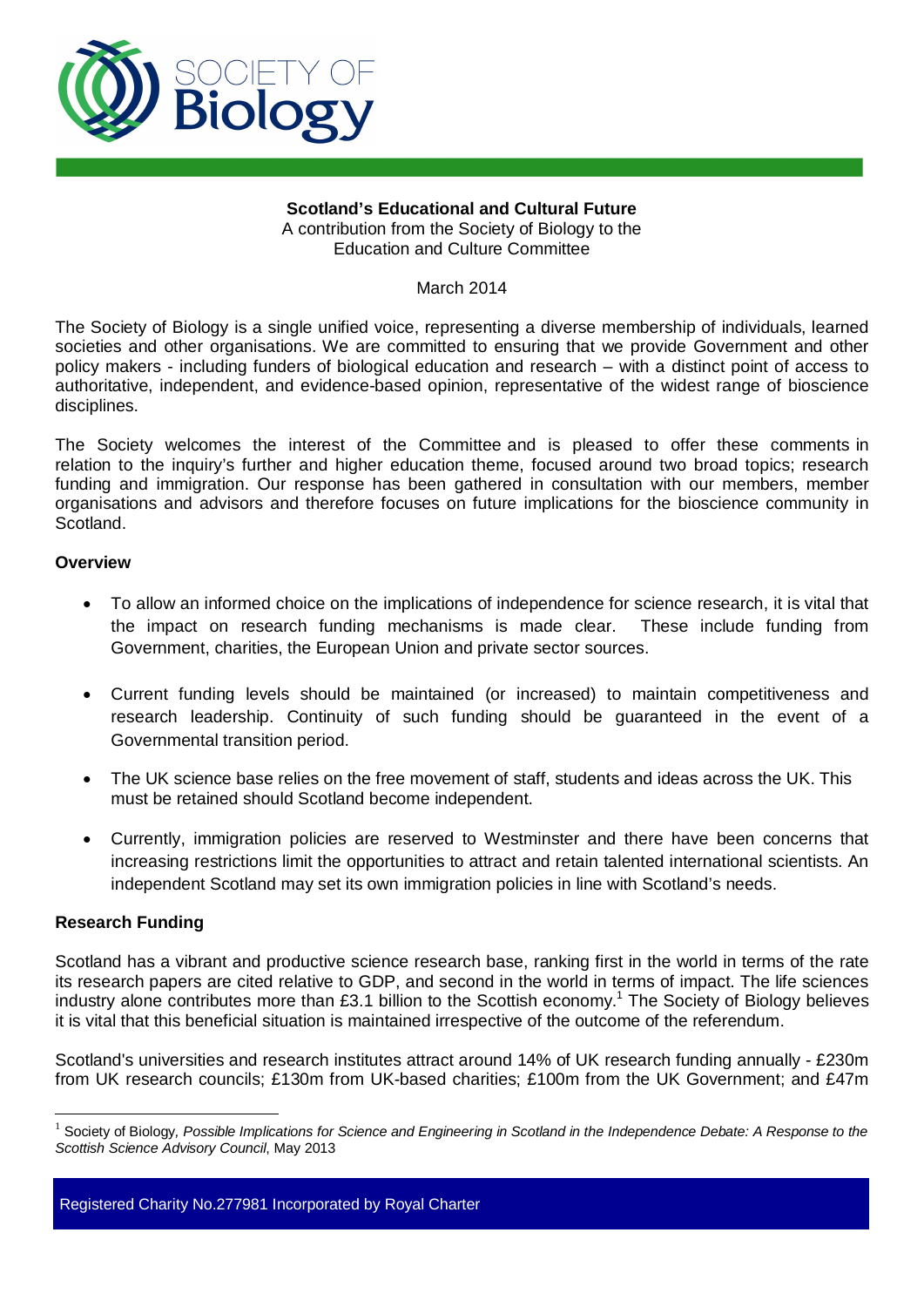

from industry, commerce and public corporations. Scotland has about 8.5% of the UK's population but attracts, on a competitive basis, around 14% of the public and charitable research funding allocated throughout the UK. $2^{2}$  $2^{2}$ 

Scientific research takes time, and research projects often require sustained funding in order to be built up and developed over a number of years. Therefore it is vital that Scottish researchers do not experience reduced access to funding in the event of Scotland becoming an independent nation. To maintain performance it will be essential that funding for research and infrastructure is protected during any transition period.

The Society is concerned about the possible implications of the Scottish Government's proposal to continue funding the science community through Research Councils UK (RCUK) in an independent Scotland. Two potential models have been envisaged by which the proposed 'fair funding formula' to calculate Scotland's contribution could be implemented:

- Firstly, an integrated research council approach could work akin to the current EU funding system, with the Scottish Government dedicating a monetary contribution to RCUK, and Scottish researchers able to bid for funding. Naturally this could result in Scotland gaining more or less funding than contributed, and possibly to tensions with the rest of the UK.
- x Alternatively, the Scottish Government could buy into certain research funding areas within the RCUK portfolio. Such a model presents a number of concerns. Firstly, the areas 'bought' into could be in line with the priorities of the Scottish Government at the time and resulting in increased Scottish Governmental control of science funding. As the Westminster and Holyrood Parliaments develop over time, their research priorities could differ widely; as such this could raise difficulties for equitable funding allocation. This could be at odds with the highly respected 'Haldane Principle' which dictates that decisions about allocation of funds should be made by researchers, rather than Government. Secondly, the Society is concerned that this may result in a reduction and restriction of the Scottish science research portfolio. An integrated research portfolio which funds the research pipeline from end to end (i.e. from basic, blue-skies research to applied and translational projects) is vital to ensure a balanced economy and research capability in an international arena.

As well as funding from RCUK, researchers in Scotland gain a large amount of funding from medical research charities. UK charitable organisations invest approximately £1.1 billion in UK research per annum, 13%of which is spent on research in Scotland.<sup>3</sup> The Scottish Government has indicated that this funding would remain unchanged in an independent nation. However it has been highlighted that charities could face regulatory and constitutional challenges when attempting to fund research in a separate Scotland.<sup>[4](#page-1-2)</sup> The Wellcome Trust in particular have noted that their future commitments and the eligibility of Scottish institutions for their support would have to be reviewed.<sup>[5](#page-1-3)</sup> It is vital that the Scottish Government works to ensure that charitable funding is not lost to Scottish research and that disadvantageous barriers are not faced by UK charities.

The Society is also concerned about Scottish researchers' access to funding from the European Union. From the launch of FP7 on 1 January 2007 until to 21 June 2013 Scotland was awarded approximately €505 million (about £434 million), an average of around €84 million (£71.5 million) per year.<sup>[6](#page-1-4)</sup> Of this total,

<span id="page-1-0"></span> 2 Royal Society of Edinburgh, *Possible Implications for Science and Engineering in Scotland in the Independence Debate: A Response to the Scottish Science Advisory Council*, May 2013. 3 HM Government, *Scotland Analysis: Science and Research*, November 2013.

<span id="page-1-1"></span><sup>4</sup>

<span id="page-1-2"></span>Association of Medical Research Charities, retrieved July 2013, <www.amrc.org.uk/news-policy--debate\_pawg-scotland>.

<span id="page-1-3"></span><sup>&</sup>lt;sup>5</sup> Wellcome Trust, submission to the House of Commons Business, Innovation and Skills Committee enquiry into

the implications of Scottish independence for higher education and research, June 2013.

<span id="page-1-4"></span><sup>&</sup>lt;sup>6</sup> European Commission, FP7 grant agreements and participants database, version 14.0, released 1 July 2013.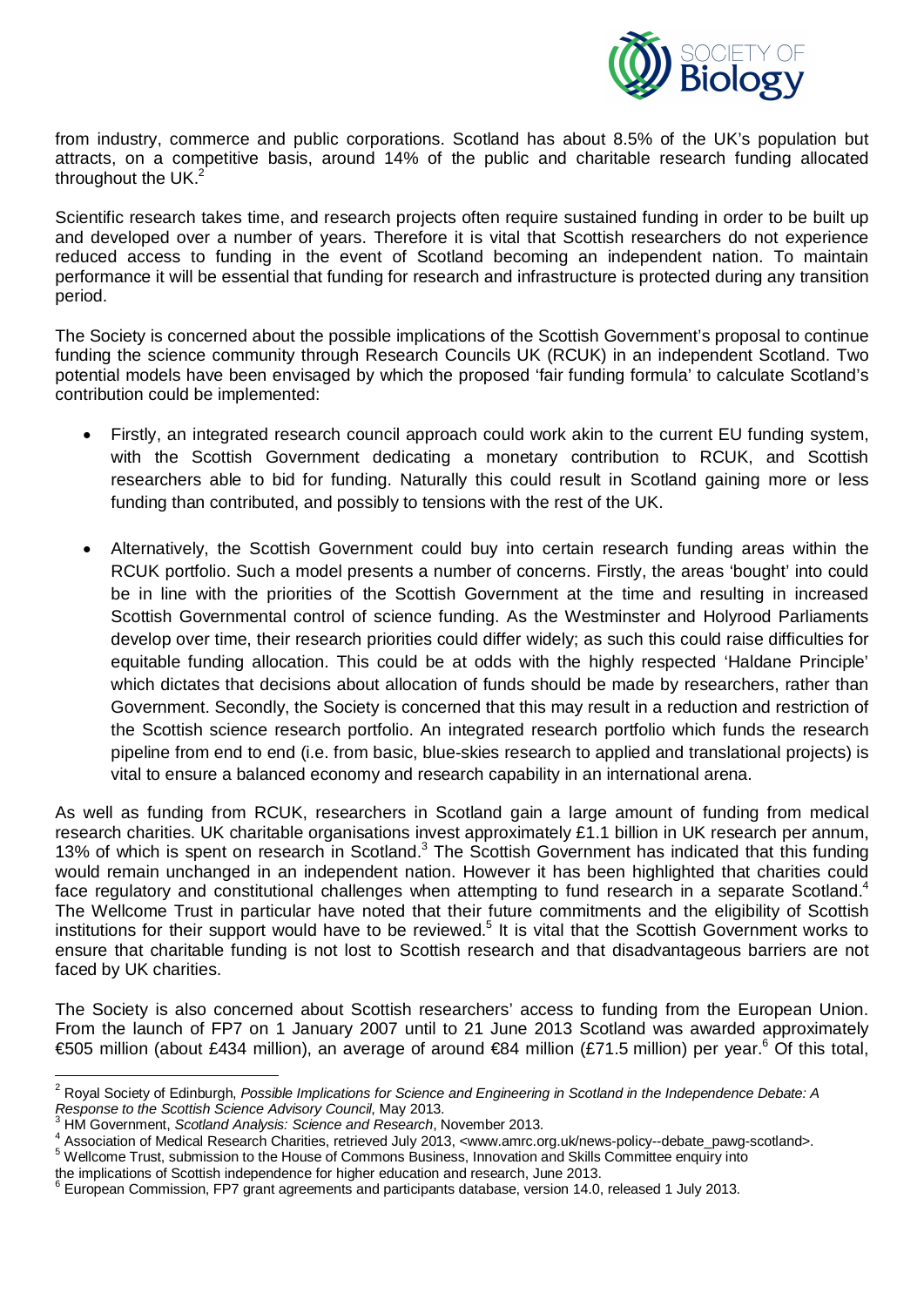

around €415 million (£353 million) was awarded to HEIs, the rest going to other forms of research organisations, private commercial ventures and public bodies. The European Research Council (ERC), which funds curiosity-driven research, forms a significant part of the FP7 total with Scotland receiving €131 million out of the UK's total €1.3 billion for this scheme. As with RCUK funding, Scotland's research base performs well compared with the UK overall, securing 11.2% of the €4.5 billion total awarded to the UK over this period. Until such a time as Scotland is accepted into the EU, researchers could be ineligible, or dependent on the Scottish Government 'buying into' EU funding streams. We reiterate that many scientific research projects operate over long timescales and stress that continuity of funding must be ensured.

As well as Governmental, charitable and EU funding, Scottish researcher's access to funding from private sources and businesses, must be ensured. Scotland has a thriving biotechnology community and many SMEs and CROs rely on funding from these sources.<sup>[7](#page-2-0)</sup>

#### **Immigration**

Science is by its very nature a global enterprise. Many challenges are internationally relevant and both problem-solving and innovation are rarely country-specific; to be successful science relies on free movement of experts and information. The UK must attract the brightest minds if it is to maintain a global reputation for scientific excellence, and this applies equally to Scotland or any other region.

The cultural variety achieved when recruiting students from a global pool can serve to enhance research teams; the experience and shared knowledge that comes with a diverse group of people can be beneficial in the development of new processes and techniques. However data has shown that there has been a reduction in international STEM students coming to the UK, following reforms to UK-wide student immigration policies since 2011[.](#page-2-1)<sup>8</sup>

The Society is concerned that current UK immigration policies are restrictive for international students and researchers<sup>[9](#page-2-2)</sup>. In an independent nation, the Scottish Government could set its immigration policy to facilitate a more international research community in Scotland.

It is well recorded that there is a shortage of sufficiently skilled domestic STEM graduates to fulfil both Scotland's, and the rest of the UK's, future workforce requirements.[10,](#page-2-3)[11](#page-2-4) Scotland's leading science and technology sectors need access to international talent through the immigration of skilled STEM students and workers.

Studentships are critical entry-points for skilled scientists with the potential to contribute to the economy of the nation. A robust research community must attract the right talent at each stage of the pipeline. Ambitious and able students studying at undergraduate and Master's level understand that making connections will enable them to pursue PhDs and then post docs at high-achieving institutions and to develop the skills needed for a successful career. It has been noted that international students with first class degrees from UK HEIs struggle to return to the UK to further their education and careers. For the economy of Scotland and the rest of the UK to benefit from such individuals they must see these countries as potentially offering a future. To retain skilled individuals who can contribute to international competitiveness, it must be apparent that continued residency is a possibility. Changes in the post-study work visa since 2012 have not been reported favourably and so could have had a negative impact on the pipeline.

 $\overline{a}$ 

retrieved August 2013.<br><sup>7</sup> Seettieb Enternries. S

<span id="page-2-0"></span>Scottish Enterprise, *Scottish life sciences research base*, October 2013.

<span id="page-2-1"></span><sup>8</sup> *Q2 The House of Commons Select Committee on Science and Technology Inquiry on International STEM Students Evidence Session No.1.*

<span id="page-2-2"></span>[Society of Biology response to the Lords Science and Technology Select Committee inquiry into International STEM students,](https://www.societyofbiology.org/images/International_STEM_students_-Society_of_Biology_response.pdf) February 2014.

<span id="page-2-3"></span><sup>&</sup>lt;sup>10</sup> Education and Skills Survey 2013, Confederation of Business and Industry.

<span id="page-2-4"></span><sup>11</sup> *The STEM human capital crunch, The Social Market Foundation, 2013*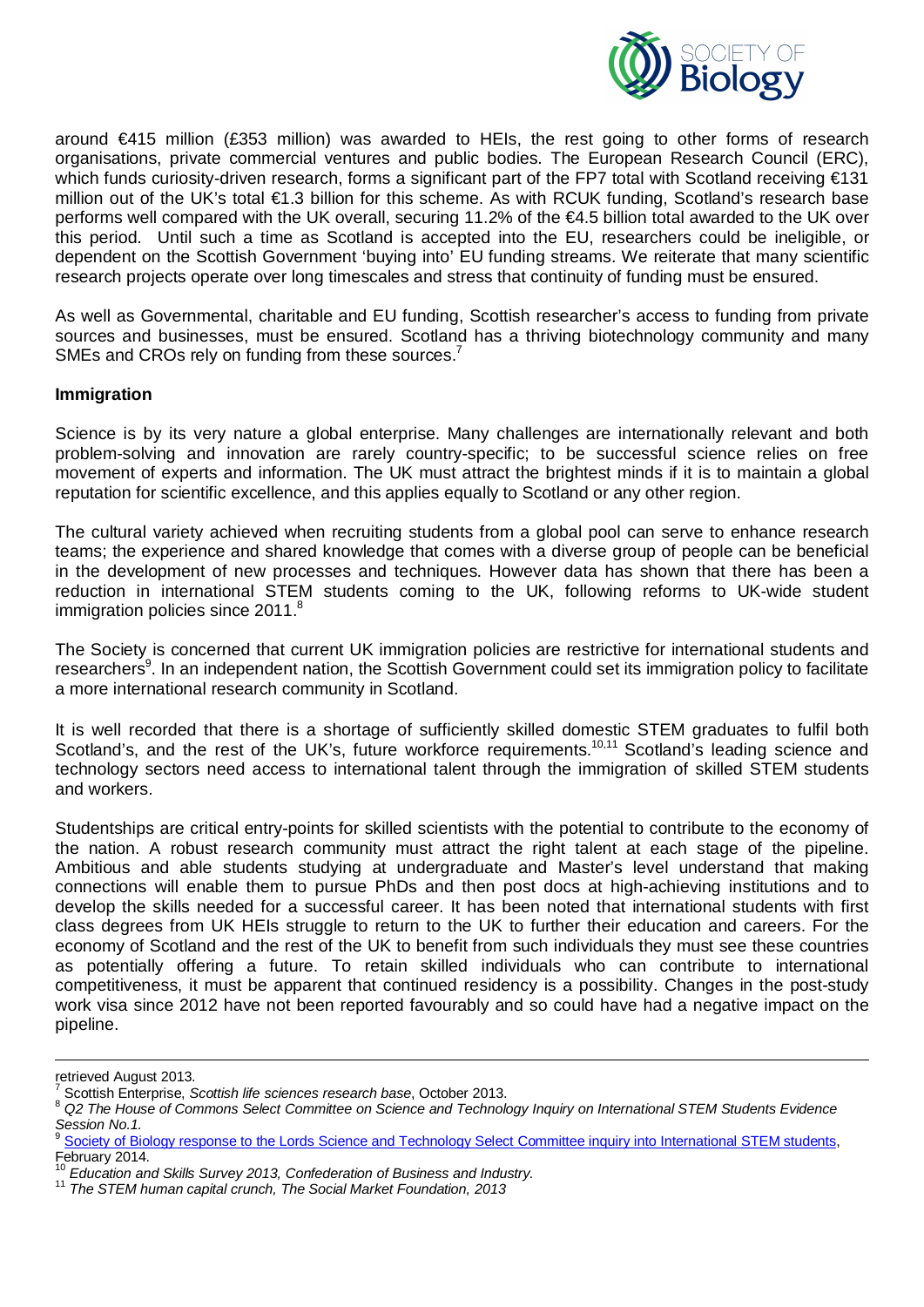

We have made the following recommendations to the UK Government to improve the nation's ability to attract and retain international students and researchers. These remain valid options:

- The post-work study visa could be reviewed; the one-year maximum time line could be extended or altered to allow a level of flexibility.
- The academic visitors' route could be made sufficiently flexible so that researchers can attend academic conferences and overseas meetings with ease.
- Visa charges could be kept as low as possible for non-EU students and academics who are employed in Scotland on government-funded and charity-funded grants.
- Online resources and guidance could be developed for international students visiting the UK akin to resources that Germany<sup>[12](#page-3-0)</sup> has created for international students that list all available postgraduate scholarships programmes and other information needed.

There would be a balance to be struck between the potential benefits that adopting a more open immigration policy could have on the science and HE communities in Scotland, versus a potential detrimental knock-on effect in terms of Scotland's relationship with the rest of the UK. There could be implications for the ease of movement between Scotland and England. Collaborative research and the sharing of facilities across the border are crucial for the future of science in both Scotland and the rest of the UK. Scotland possesses a number of centres of scientific excellence that are used by research teams from across the UK as well as from overseas. Negotiations between Holyrood and Westminster may be required in the event of Independence to ensure that access to facilities across the border remain readily accessible. This is critical for researcher mobility and institutional collaboration.

An example of how current immigration policies impact on the ability of Scottish universities to attract and retain international students is described in a Case Study included as Supplementary Information.

The Society of Biology is pleased for this report to be publically available. For any queries, please contact The Society of Biology Policy Team at Society of Biology, Charles Darwin House,12 Roger Street, London, WC1N 2JU. Email: policy@societyofbiology.org

 $\overline{a}$ 

<span id="page-3-0"></span><sup>12</sup> *<http://www.studying-in-germany.org/>*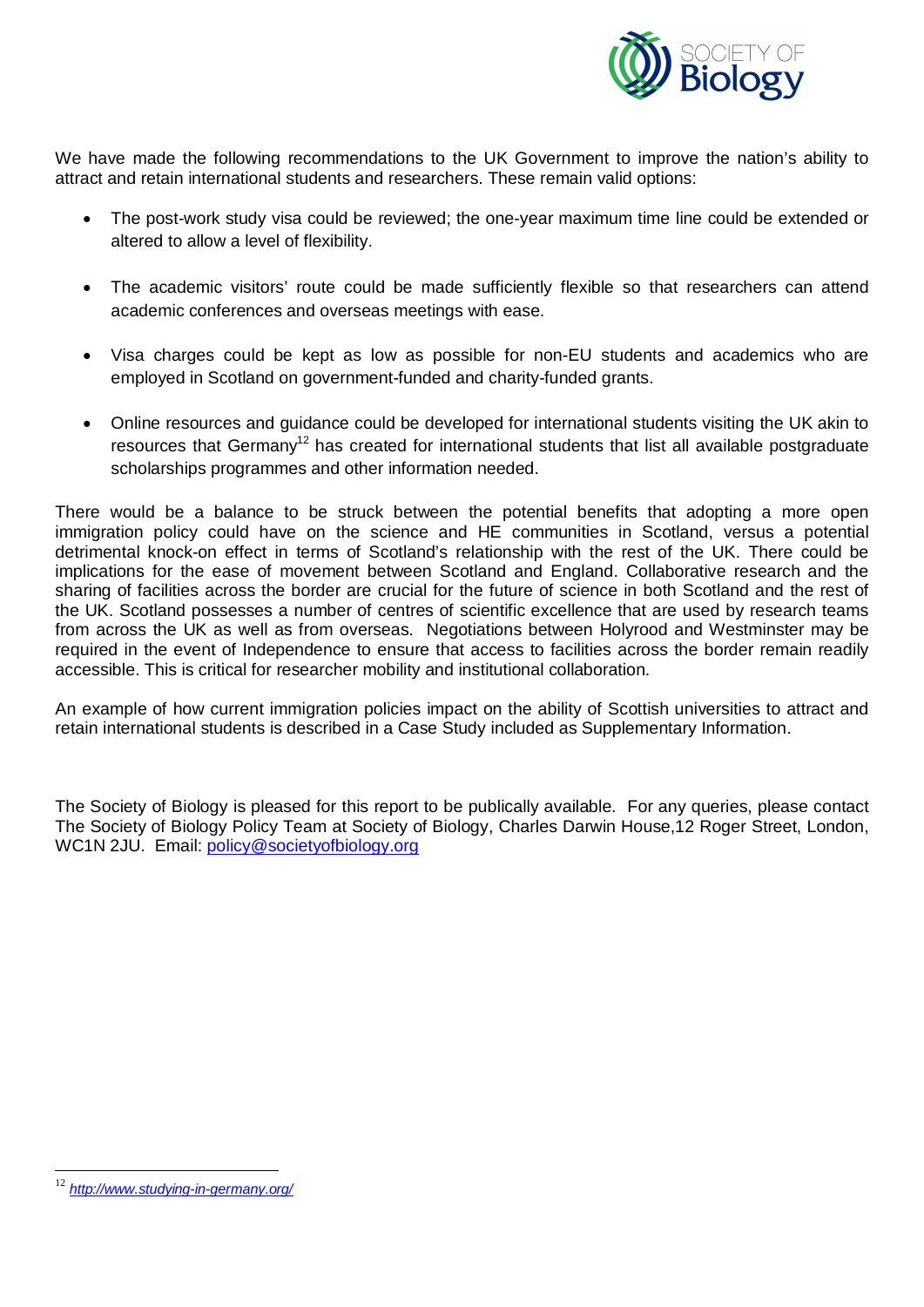

## *Supplementary Information:* **Immigration Case Study**

This case study, which illustrates how current immigration policies impacts on the ability of Scottish universities to attract and retain international students, was provided by one of our members at the University of Aberdeen:

The University of Aberdeen runs a Wellcome Trust Strategic Award (WTSA) in Medical Mycology and Fungal Immunology (MMFI) as a programme of training for international students. Its objective is to provide bespoke biomedical training via an MRes and PhD programme so that participants - without much or any prior expertise in this subject - are able to return to influential jobs in their countries of origin where there are significant local medical problems in medical mycology. However, a number of challenges have been faced by those at the University when recruiting students from developing countries.

Students recruited to the WTSA MMFI International Research Scholarship are targeted from low-and middle-income countries. Students are fully funded for 4 years and require a Tier 4 student visa and, as of 2013/2014, a Biometric Residence Permit (BRP). The International Research Scholarship is composed of two phases; firstly a 12 month MRes at University of Aberdeen and secondly a 3 year PhD at either Aberdeen or another UK University. As such, both stages are treated as standalone courses (since some of the students will move to different UK universities) and hence the students have to apply for the Tier 4 student visa and BRP twice.

A number of issues have been encountered with these processes. The first of these highlighted involves the **timescale**. To applying for a Tier 4 visa and have it approved and issued can take up to three months depending on the country of origin. Before prospective students can even apply for such a visa they must have a Certificate of Acceptance from a UK University (this itself can take 30 working days after issuing the offer to the student), an Academic Technology Approval Scheme Certificate (this can take up to 20 working days to obtain from date of application) and an English Language Proficiency Certificate (if the student's country of origin is not on the exemption list and /or the student's existing certificate is older than 2 years the student has to sit this test at designated times and it can take up to 14 working days for the results and certificate to be issued). Overall, the timescale from issuing the offer of a student place to the student obtaining a Tier 4 student visa and BRM (so the student is permitted to travel to the UK university to start the course on the official start date) is very tight. The Course Organisers at the University of Aberdeen have encountered a situation where the University advised that the student would not obtain the Tier 4 visa in time to start the MRes course. The University requested the student not submit the visa application as the UKBA would take a dim view to a late application and would most likely reject the application which could reduce the student's chances of getting the visa in a second application. This had the potential to greatly affect the ability of the University of Aberdeen to recruit foreign students.

The second issue highlighted to the Society involves **English Language Proficiency**, particularly given that the list of countries whose residents are exempt from having to take an English Language Proficiency test has been reduced. For example, Uganda was listed in 2012 but was removed in 2013. The Course Organisers recruited a Ugandan clinical doctor to the MRes course in the academic year 2012/2013 at the University of Aberdeen. Midway through the MRes course, the student was offered a PhD studentship at the University of Newcastle. However, Newcastle would not issue an official offer of a PhD place until the student sat and passed an English Language Proficiency test as Uganda had been removed from the exemption list during the course of the candidate's MRes studies. This delayed the issuing of the official offer and subsequent Tier 4 student visa application process by approximately two months.